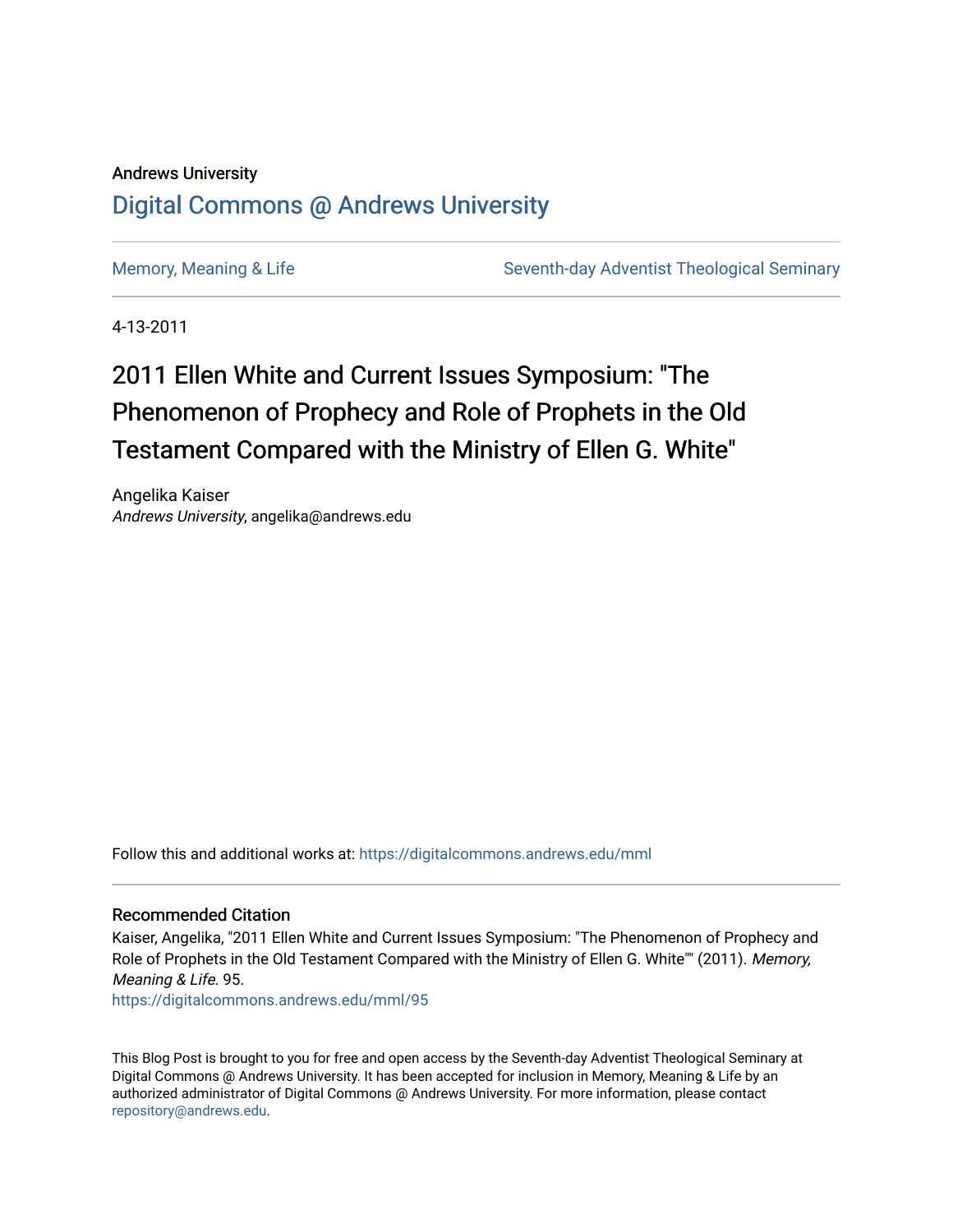## **[Memory, Meaning & Faith](http://web.archive.org/web/20120716005611/http://www.memorymeaningfaith.org/blog/)**

[Main](http://web.archive.org/web/20120716005611/http://www.memorymeaningfaith.org/blog) [About](http://web.archive.org/web/20120716005611/http://www.memorymeaningfaith.org/blog/about.html) [Archives](http://web.archive.org/web/20120716005611/http://www.memorymeaningfaith.org/blog/archives.html) April 13, 2011 **2011 Ellen White and Current Issues Symposium: "The Phenomenon of Prophecy and Role of Prophets in the Old Testament Compared with the Ministry of Ellen G. White"**

#### **Presentation**

[Jiri Moskala](http://web.archive.org/web/20120716005611/http://www.andrews.edu/sem/article.php?id=102), Professor for Old Testament Exegesis and Theology at the SDA Theological Seminary at Andrews University, shared a paper about the characteristics and major roles of prophets in the Old Testament and whether these roles/tasks can be found in the ministry of Ellen G. White.\*

**Testimony.** Dr. Moskala started with a personal testimony on how he had gone from a fearful picture of God to the picture a loving, a "smiling" God, who wants the best for everyone and who delights in His children. He found forgiveness, a new picture of God, joy of salvation and assurance of salvation in Christ. In this context, he found God as a loving savior also in Ellen White's writings, for example in *Steps to Christ*: "If you give yourself to Him, and accept Him as your personal Saviour, then, sinful as your life may have been, for His sake you are accounted righteous. Christ's character stands in place of your character, and you are accepted before God as just as if you had not sinned." (p.62) Actually, her writings had a big influence on Moskala's spiritual growth.

**Phenomenon of Prophecy.** Pointing to the dominant role of prophets in the Old Testament (OT), Dr. Moskala listed several prophets and the crucial points in salvation history in which they were called to their ministry: Noah (before the Flood); Abraham (starting point for a new ministry to all nations); Moses (Exodus from Egypt); Hosea and Amos (before Samaria's fall in 722 BC); Jeremiah, Ezekiel, Daniel (before and during Babylonian captivity); John the Baptist (before Christ's appearing). Prophets also came often during a distinct time of crisis, Elijah and Elisha for example (Israel's idolatry).

Moskala quoted [Abraham Heschel](http://web.archive.org/web/20120716005611/http://en.wikipedia.org/wiki/Abraham_heschel) and said: "The God of the philosophers is a concept derived from abstract ideas; the God of the prophets is derived from acts and events." (Heschel, *[God in Search for Man](http://web.archive.org/web/20120716005611/http://www.amazon.com/God-Search-Man-Philosophy-Judaism/dp/0374513317/ref=sr_1_1?ie=UTF8&qid=1302475052&sr=8-1),* p. 213). After that Moskala gave an overview over the different kinds of prophets: starting with Enoch (first prophet, [Jude 14](http://web.archive.org/web/20120716005611/http://www.biblegateway.com/passage/?search=jude%2014&version=NKJV)) and his son Methuselah (prophetic meaning of name: "At his death He will send" or "When he is dead it shall be sent" - pointing to the flood which came in the year of Methuselah's death). Then Moskala proceeded to honorary prophets (Noah [[Gen 6-9\]](http://web.archive.org/web/20120716005611/http://www.biblegateway.com/passage/?search=Gen%206-9&version=NKJV), Abraham [[Gen 20:7\]](http://web.archive.org/web/20120716005611/http://www.biblegateway.com/passage/?search=Genesis%2020:7&version=NKJV), Moses [[Deut 18:15, 18\]](http://web.archive.org/web/20120716005611/http://www.biblegateway.com/passage/?search=Deut%2018:15,%2018&version=NKJV), Samuel [\[1 Sam 3:20](http://web.archive.org/web/20120716005611/http://www.biblegateway.com/passage/?search=1%20Samuel%203:20&version=NKJV)] and David [\[Acts 2:29-30](http://web.archive.org/web/20120716005611/http://www.biblegateway.com/passage/?search=Acts%202:29-30&version=NKJV)]) and mentioned also the different classifications of prophets in general (non-writing prophets [e.g. Enoch, Abraham, Elijah and Elisha] and classical writing prophets [major and minor prophets - number of 16]). Beside these there are, according to Moskala, also other special categories of prophets: those, whose writings were not included in the biblical canon (Samuel, Nathan, Gad [see [1 Chr 29:29;](http://web.archive.org/web/20120716005611/http://www.biblegateway.com/passage/?search=1%20Chr%2029:29&version=NKJV) [2 Chr 9:29](http://web.archive.org/web/20120716005611/http://www.biblegateway.com/passage/?search=2%20Chr%209:29&version=NKJV)]) and prophetesses like Miriam and Hulda.

**Role of a Prophet.** The major part of the presentation consisted of a comprehensive, yet probably not exhaustive depiction of a prophet and his/her role.

1) Principal Task: Presenter of a Right Picture of God. On the background of the cosmic conflict between good and evil, the prophets present God as a God who is NOT distant, cruel or angry and tyrannical. Their representation is not a dream picture, not an idealistic, motionless non-historical God of philosophers. Thus they correct wrong pictures about God and rather describe them as a God of love, truth and justice ([Gen 3:1-15](http://web.archive.org/web/20120716005611/http://www.biblegateway.com/passage/?search=Gen%203:1-15&version=NKJV); [Exod 34:6-7\)](http://web.archive.org/web/20120716005611/http://www.biblegateway.com/passage/?search=Exod%2034:6-7&version=NKJV). In Ellen White's writings, this picture of a loving, caring God is ever-present. Thus it is not surprising that the concept and statement "God is love" is the main content and also frame of her *Conflict of the Ages* Series: The first book (*Patriarchs and Prophets*) starts with this sentence and the last book (*The Great Controversy*) ends with it. The first sentence of the middle book (*Steps to Christ*) starts with the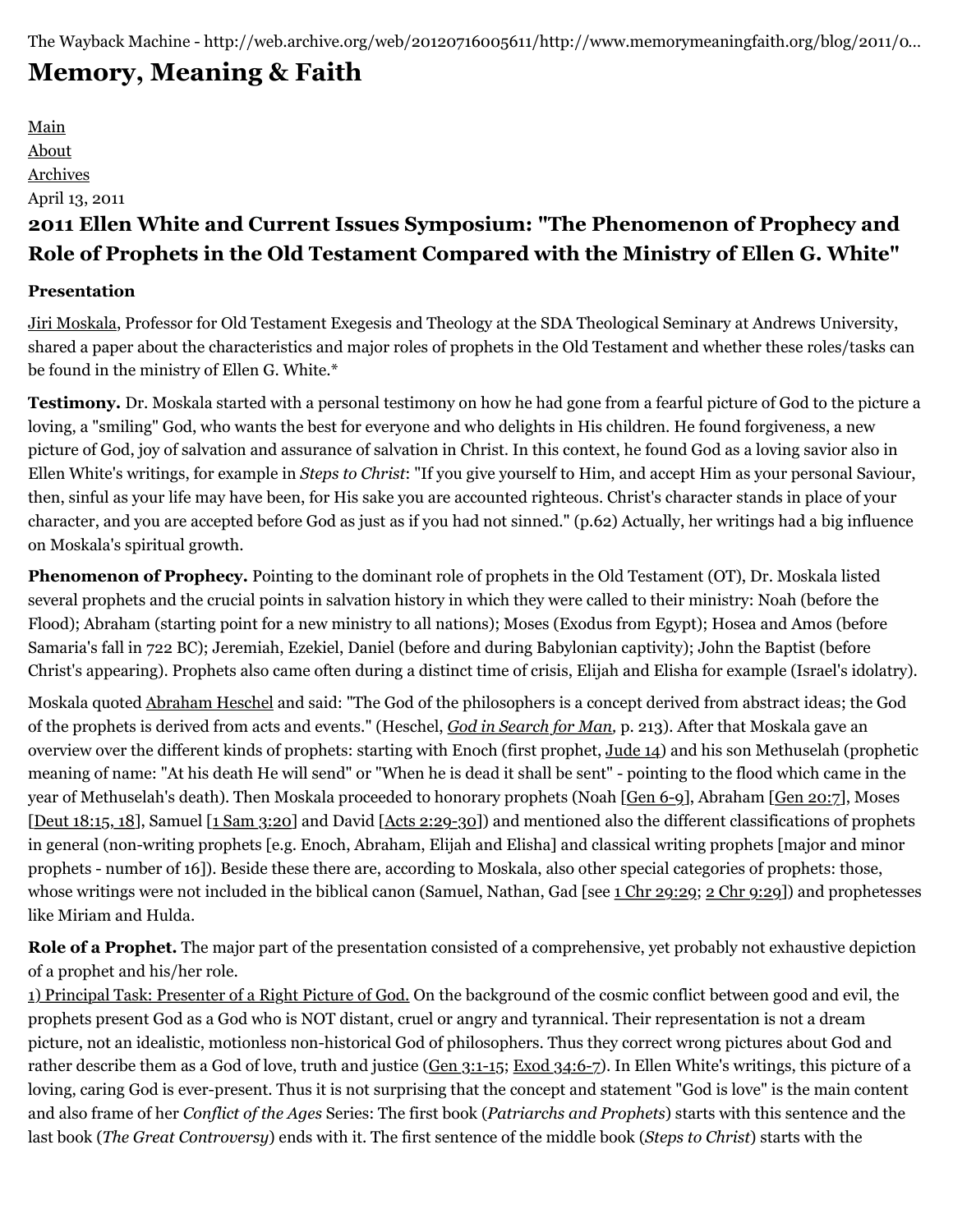sentence: "Nature and revelation alike testify of God's love" (p.9).

Who is a Prophet? Although the typical answer to this question is "Someone who sees the future!", the biblical and Hebrew picture reaches much further, as can be seen in the following major points.

2) Interpreter of History. Seen, that there is no real life and no prophecy without memory, history plays a big role in the function of a prophet. He/She interprets it from God's perspective and cannot be reduced to fulfil man's curiosity regarding the future. The history was interpreted in order to help the listener/reader understand what happened and to call for wise present action (e.g. Moses, Elijah, Habakkuk, John the Baptist). Referring back to *The Conflict of the Ages* Series by Ellen G. White, Moskala pointed to this magnum opus as an interpretation of history from original heavenly harmony through the fall, over biblical and Christian history up to the present. The last time and the final restoration of peace in the universe is described on the basis of the prophecies in the books of Daniel and Revelation.

[3\) A Spokesperson for God. The prophet is an authorized spokesperson for God, called by God Himself \(E](http://web.archive.org/web/20120716005611/http://www.biblegateway.com/passage/?search=Exod%204:15-16&version=NKJV)[xod 7:1-2](http://web.archive.org/web/20120716005611/http://www.biblegateway.com/passage/?search=Exod%207:1-2&version=NKJV)[; Exod](http://web.archive.org/web/20120716005611/http://www.biblegateway.com/passage/?search=Exod%204:15-16&version=NKJV) 4:15-16). Thus the prophet's authority is derived from God Himself [\(Num 12:6-8\)](http://web.archive.org/web/20120716005611/http://www.biblegateway.com/passage/?search=Num%2012:6-8&version=NKJV). Further Moskala pointed to the new type of prophet, that Moses was compared to the prophets before him: the OT church was more fully developed after the Exodus; and at Sinai, they did not want God to speak to them directly, but Moses should do it [\(Exod 20:19](http://web.archive.org/web/20120716005611/http://www.biblegateway.com/passage/?search=Exod%2020:19&version=NKJV)). Thus he spoke with God directly, wrote, and led the people of God. All future prophets would be compared to him and the role he had ("prophet like Moses").

It was important for Moskala to underline the character of the prophet in regards to him as being a spokesperson for God, not only a tool, but rather someone who is personally engaged, immersed, involved in God's mission. Quoting Heschel: "The prophet is not a mouthpiece, but a person; not an instrument, but a partner, an associate of God" (*[The Prophets,](http://web.archive.org/web/20120716005611/http://www.amazon.com/Prophets-Abraham-Joshua-Heschel/dp/1598561812/ref=sr_1_1?ie=UTF8&qid=1302483255&sr=8-1)* New York, 1962, p.25). Like actors, prophets sometimes even play out their messages (see Hosea [chps.  $1-2$ ], Isaiah [\[20:2-4](http://web.archive.org/web/20120716005611/http://www.biblegateway.com/passage/?search=Isaiah%2020:2-4&version=NKJV)], Micah [\[1:8](http://web.archive.org/web/20120716005611/http://www.biblegateway.com/passage/?search=Micah%201:8&version=NKJV)] [or Ezekiel's 12 symbolic actions \[3:26-27; 4:1-3; 4:4-5; 4:6-8; 4:9-17; 5:1-4; 12:1-6; 12:17-20; 21:6-7; 21:18-23; 24:15-26;](http://web.archive.org/web/20120716005611/http://www.biblegateway.com/passage/?search=Ezekiel%203:26-27;%204:1-3;%204:4-5;%204:6-8;%204:9-17;%205:1-4;%2012:1-6;%2012:17-20;%2021:6-7;%2021:18-23;%2024:15-26;%2037:15-23&version=NKJV)  $37:15-23$ .

4) Man/Woman of Insight. A prophet is a *seer*, someone with a special insight and a certain understanding from God. Prophets see what others do not see.

5) Man/Woman of Vision. Dr. Moskala emphasized the fact that it is granted to a prophet not only to see more than others, but also to see life more from God's angle, from His perspective. And while explaining the past, prophets also, like seers, predict the future, that, which is near (e.g. Habakkuk, Jeremiah) and/or that which is distant (e.g. Daniel, Ezekiel, Isaiah). [Prophets point to Christ \(e.g. Isaiah:7](http://web.archive.org/web/20120716005611/http://www.biblegateway.com/passage/?search=Ezekiel%2017:22;%2021:27;%2029:21;%2034:23;%2037:24-25&version=NKJV)[:14](http://web.archive.org/web/20120716005611/http://www.biblegateway.com/passage/?search=Isaiah%207:14&version=NKJV)[;](http://web.archive.org/web/20120716005611/http://www.biblegateway.com/passage/?search=Ezekiel%2017:22;%2021:27;%2029:21;%2034:23;%2037:24-25&version=NKJV) [6:](http://web.archive.org/web/20120716005611/http://www.biblegateway.com/passage/?search=isaiah%206:9&version=NKJV)[9;](http://web.archive.org/web/20120716005611/http://www.biblegateway.com/passage/?search=Ezekiel%2017:22;%2021:27;%2029:21;%2034:23;%2037:24-25&version=NKJV) [11:1-16](http://web.archive.org/web/20120716005611/http://www.biblegateway.com/passage/?search=Isaiah%2011:1-16&version=NKJV)[; 4](http://web.archive.org/web/20120716005611/http://www.biblegateway.com/passage/?search=Ezekiel%2017:22;%2021:27;%2029:21;%2034:23;%2037:24-25&version=NKJV)[2:1-9](http://web.archive.org/web/20120716005611/http://www.biblegateway.com/passage/?search=Isaiah%2042:1-9&version=NKJV)[; 4](http://web.archive.org/web/20120716005611/http://www.biblegateway.com/passage/?search=Ezekiel%2017:22;%2021:27;%2029:21;%2034:23;%2037:24-25&version=NKJV)[9:1-](http://web.archive.org/web/20120716005611/http://www.biblegateway.com/passage/?search=Isaiah%2049:1-7&version=NKJV)[7;](http://web.archive.org/web/20120716005611/http://www.biblegateway.com/passage/?search=Ezekiel%2017:22;%2021:27;%2029:21;%2034:23;%2037:24-25&version=NKJV) [50:4-9](http://web.archive.org/web/20120716005611/http://www.biblegateway.com/passage/?search=Isaiah%2050:4-9&version=NKJV)[; Ezekiel's five messianic predictions: 17:22;](http://web.archive.org/web/20120716005611/http://www.biblegateway.com/passage/?search=Ezekiel%2017:22;%2021:27;%2029:21;%2034:23;%2037:24-25&version=NKJV)  $21:27$ ;  $29:21$ ;  $34:23$ ;  $37:24-25$ ). Thus a prophet speaks about hope and restoration (esp. about God's future kingdom: Isaiah 24-27 and [Daniel 2](http://web.archive.org/web/20120716005611/http://www.biblegateway.com/passage/?search=Daniel%202&version=NKJV) and [7](http://web.archive.org/web/20120716005611/http://www.biblegateway.com/passage/?search=Daniel%207&version=NKJV)). Their task is also to announce judgment on nations (Babylon, Egypt, etc.; incl. God's people) as well as to announce the nearness of the Day of the Lord - thus prophets are apocalyptic speakers. - Compared with the ministry of Ellen White, Dr. Moskala mentioned her constant pointing to Christ and His second coming. Having had many visions and unique insights into the Great Controversy, salvation history and God's plan of redemption, she clearly lived in three time-dimensions (past, present, future) and was able to call for action NOW, in her day and beyond. She also taught about the fall of Babylon and the Antichrist and can be called an apocalyptic prophet.

6) Man/Woman of God. The expression *man of God* (used 76 times in the OT, e.g. for Samuel, Elijah, Elisha, 20x for unknown prophets) designated a special, close relationship with God, which resulted in a godly life, in harmony with the law and truth and the will of God. - According to those around her, Ellen White loved Jesus deeply, lived according to the principles she herself uphold and had a strong spiritual impact on others.

7) Man/Woman of the Spirit. A prophet is called this way because he/she is led by the Holy Spirit: "the Spirit of God came upon" them (see [Numbers 24:2\)](http://web.archive.org/web/20120716005611/http://www.biblegateway.com/passage/?search=Numbers%2024:2&version=NKJV) and gives them the message they should proclaim. An interesting play on words is found in [Jeremiah 5:13:](http://web.archive.org/web/20120716005611/http://www.biblegateway.com/passage/?search=Jeremiah%205:13&version=NKJV) "And the prophets become wind, for the word *is* not in them. Thus shall it be done to them", since the Hebrew word for *spirit* can also be translated as *wind*. Warrant of truth, according to Moskala's research, however, is not some kind of spiritual ecstasy (vision, dream experience, etc.), but the actual message that the prophet received by God's Spirit.

8) Man/Woman of the Word. Expressions like "The word of the Lord came to the prophet …", "Thus says the Lord …", "This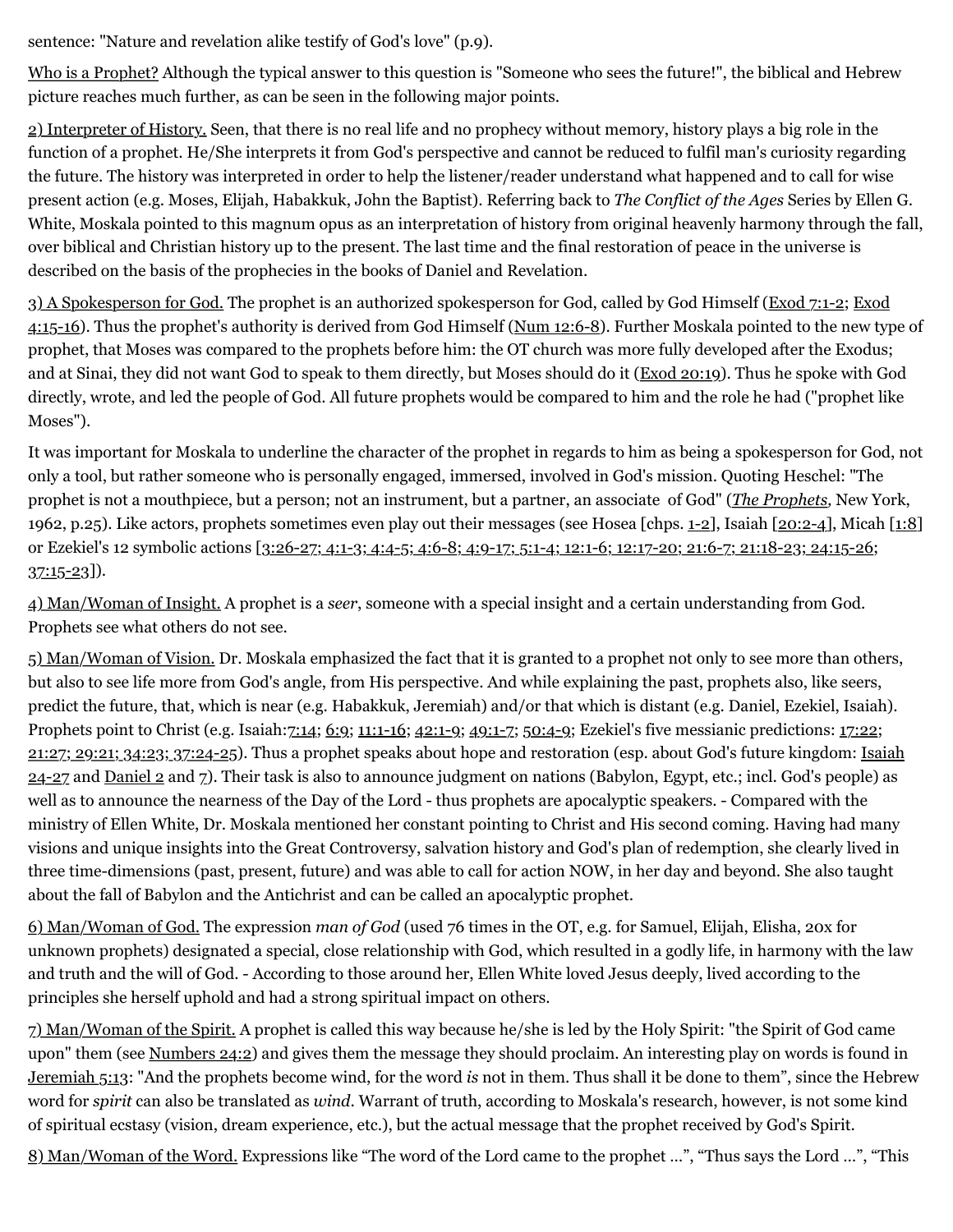is what the Lord Almighty says …", and "The Lord said to me …" can be encountered frequently in Scripture and do not only point to the divine origin and authority of the prophet's words, but also to the control of his/her truthfulness: when the prophet's message is in harmony with God's previously revealed messages and His law, when they do not contradict basic principles which were revealed to previous prophets, then they are from God. This is illustrated in [Deuteronomy 13:1-4](http://web.archive.org/web/20120716005611/http://www.biblegateway.com/passage/?search=Deuteronomy%2013:1-4&version=NKJV), a text which shows the right basic of truth: not even the working of miracles is a warrant for truth, but the test by the word of God (see [Isaiah 8:19-20](http://web.archive.org/web/20120716005611/http://www.biblegateway.com/passage/?search=Isaiah%208:19-20&version=NKJV)). Not the gift of the Spirit, but the fruits of the Spirit are genuine signs of something wrought by God ([Matthew 7:21-23](http://web.archive.org/web/20120716005611/http://www.biblegateway.com/passage/?search=Matthew%207:21-23&version=NKJV)). - Ellen White constantly pointed, as a *lesser light*, to Scripture, the *greater light*. It was a matter very close to her heart to encourage all to study and appreciate the Bible and keep it as the highest authority in one's life.

9) The Servant of the Covenant. According to Moskala, the makeup of biblical covenants resembled Suzerain/Vassal treaties with the parts preamble, historical prologue (past relationship defined), stipulations (law), blessings and curses [\(Lev 26](http://web.archive.org/web/20120716005611/http://www.biblegateway.com/passage/?search=Leviticus%2026&version=NKJV) and [Deut 28-30\)](http://web.archive.org/web/20120716005611/http://www.biblegateway.com/passage/?search=Deuteronomy%2028-30&version=NKJV), witnesses, and special provisions. Examples are the Decalogue [\(Exod 20:1-17\)](http://web.archive.org/web/20120716005611/http://www.biblegateway.com/passage/?search=Exod%2020:1-17&version=NKJV), [Joshua 24](http://web.archive.org/web/20120716005611/http://www.biblegateway.com/passage/?search=Joshua%2024&version=NKJV) and the structure of the book of [Deuteronomy](http://web.archive.org/web/20120716005611/http://www.biblegateway.com/passage/?search=deuteronomy&version=NKJV). Prophets used the strong covenant language to steer people back to God, while, at the same time, calling them to a new, a *heart covenant* with God. - White, too, reminded people of what God had done, his faithfulness and immense love and warned about the results of distrust and disobedience.

10) Mediator/Intercessor. Prophets do not only pray for and with people and sinners (e.g. Daniel in [Dan 2:20-23; 9:4-19](http://web.archive.org/web/20120716005611/http://www.biblegateway.com/passage/?search=Daniel%202:20-23;%209:4-19&version=NKJV); Abraham in <u>[Gen 18:22-33](http://web.archive.org/web/20120716005611/http://www.biblegateway.com/passage/?search=Gen%2018:22-33&version=NKJV)</u>; Moses in [Exod 32:31-32;](http://web.archive.org/web/20120716005611/http://www.biblegateway.com/passage/?search=Exod%2032:31-32&version=NKJV) ), but sometimes even bear their sins symbolically [\(Ezek 4:4-6\)](http://web.archive.org/web/20120716005611/http://www.biblegateway.com/passage/?search=Ezek%204:4-6&version=NKJV) and try to reconnect the people with God.

11) Revivalist and Reformer. The Prophet calls people to a deep, personal relationship with God which is built on gratitude and love. He/She calls for repentance ([Ezek 18:31;](http://web.archive.org/web/20120716005611/http://www.biblegateway.com/passage/?search=Ezek%2018:31&version=NKJV) [33:11](http://web.archive.org/web/20120716005611/http://www.biblegateway.com/passage/?search=Ezekiel%2033:11&version=NKJV); Amos 5—"Seek the Lord and live"—3x), for a return to God (e.g. Joel, Ezekiel) and for the denouncing of sins like pride, selfishness, idolatry, infidelity, murder, exploitation, etc. They call for genuine, true worship, speak against formalism and are against stagnation, the status quo and spiritual lethargy. Pointing to [Micah 6:8,](http://web.archive.org/web/20120716005611/http://www.biblegateway.com/passage/?search=Micah%206:8&version=NKJV) Moskala stressed the first-rank position of a personal love relationship every believer should have with God and how biblical prophets continually stressed this - as did Ellen White in her untiring ministry to numerous people in conversations, letters, publications. Calling individuals to repentance and motivating for a lively, ethically consistent (spiritual) life was her main ministry.

12) Pastor/Comforter. Like e.g. Ezekiel in the Babylonian exile, prophets can play the role of a comforter and pastor and encourage God's people like Isaiah and Habakkuk did. - Ellen White, for example, wrote many personal letters in order to encourage various individuals to trust in and follow God (see *[Testimonies](http://web.archive.org/web/20120716005611/https://egwwritings.org/)* [Vol 1-9](http://web.archive.org/web/20120716005611/https://egwwritings.org/)).

13) Evangelist/Missionary. Like e.g. Jonah, preaching to the Ninivites, a prophet can work as an evangelist/missionary in foreign countries. - White worked as a missionary abroad for over 10 years (1885-1887 in Europe; 1891-1900 in Australia and New Zealand).

14) Social Reformer. Prophets called for special care for aliens, the poor, widows and orphans. In [Matthew 25:34-40](http://web.archive.org/web/20120716005611/http://www.biblegateway.com/passage/?search=Matthew%2025:%2034-40&version=NKJV) Jesus, the prophets of all prophets, summarized simple acts of social justice and lays big importance on them (e.g. he mentions the same six social actions always in the same order). - In the life and writings of E. G. White we can see a strong concern for the poor and for social justice, as well as strong commitment and involvement in matters of resistance to slavery and racism, advocating of religious liberty and prohibition of alcohol.

15) Teacher of Righteousness and Guardian of God's Law. Prophets teach what is right, the truth of God and His instructions for mankind, e.g. also in prophetic schools in the time of Samuel, Elijah and Elisha. - Although teaching ministry ranges far (spiritual instruction included), it is obvious that White had a burden for a right/a spiritual understanding of education in general and pastoral and religious education in particular. Her many publications on the topic and the well established Adventist school system are testimonies of that.

Moskala concluded with laying the stress on the fact of the multifaceted ministry of the prophets and the importance of the context, in which each prophet fulfills his/her ministry. He finished his presentation with [2 Chron 20:20](http://web.archive.org/web/20120716005611/http://www.biblegateway.com/passage/?search=2%20Chron%2020:20&version=NKJV).

**Repsonse.** The response was given by [Dr. Richard M. Davidson](http://web.archive.org/web/20120716005611/http://www.andrews.edu/sem/article.php?id=78), like Moskala professor for Old Testament Interpretation at the SDA Theol. Seminary. Davidson expressed his appreciation for Moskala's well-put overview on the roles of prophets and